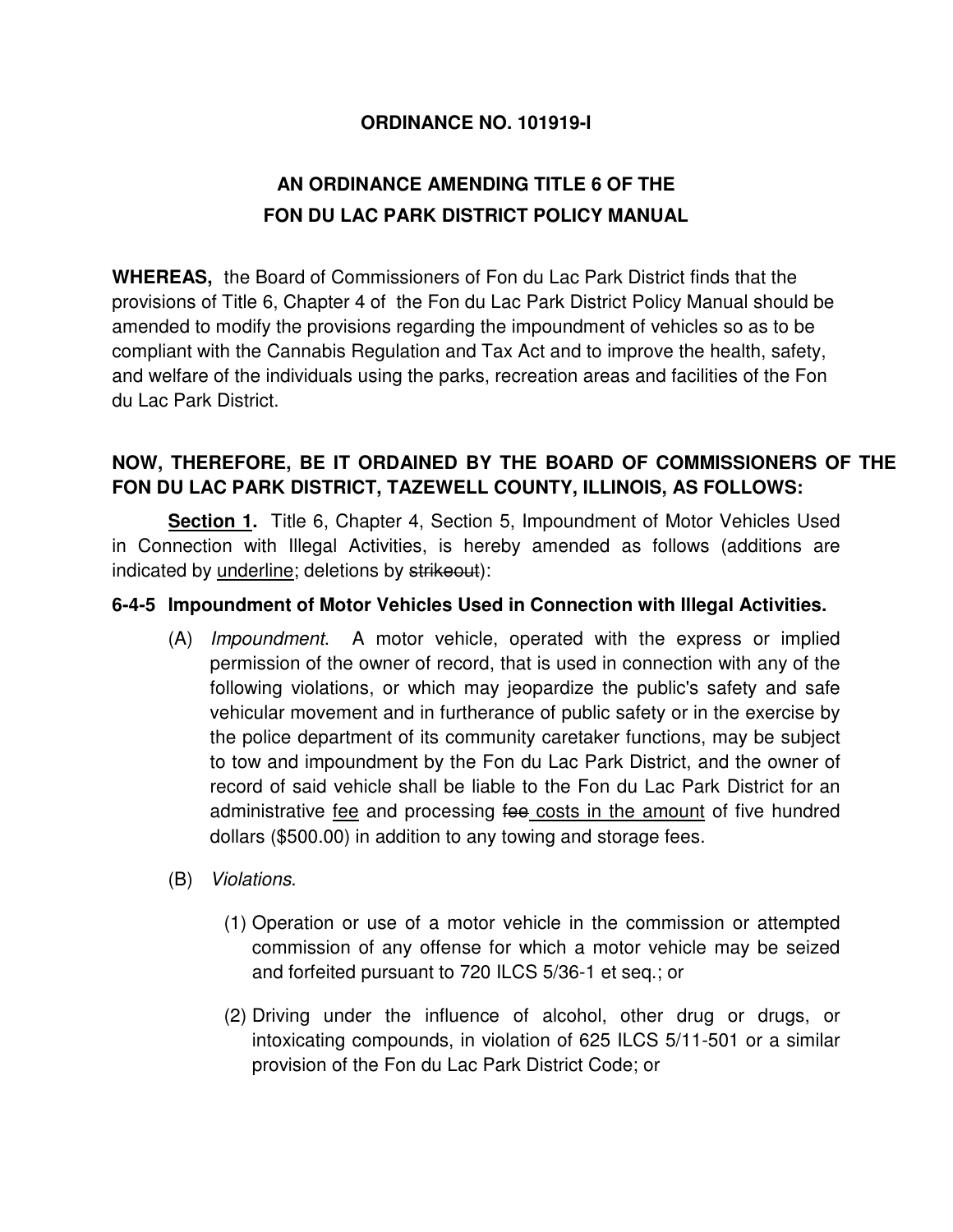- (3) Operation or use of a motor vehicle in connection with the commission or attempted commission of any offense in violation of the provisions of the Illinois Cannabis Control Act, 720 ILCS 550/1 et seq., provided, however, that no vehicle shall be subject to impound or forfeiture for the possession of cannabis by persons 21 years of age or older in accordance with the Cannabis Regulation and Tax Act. Further, no vehicle shall be subject to impound or forfeiture for the possession of medical cannabis by a registered qualifying patient or registered designated caregiver, as those terms are defined in the Compassionate Use of Medical Cannabis Pilot Program Act (410 ILCS 130/1 et seq.), where such possession is in compliance with the provisions of that Act; or
- (4) Operation or use of a motor vehicle in connection with the commission or attempted commission of any offense in violation of the Illinois Controlled Substances Act, 720 ILCS 570/100, et seq.; or
- (5) Operation or use of a motor vehicle while soliciting, possessing, or attempting to solicit or possess a controlled substance, as defined by the Illinois Controlled Substances Act, 720 ILCS 570/100, et seq.; or
- (6) Operation or use of a motor vehicle while soliciting, possessing, or attempting to solicit or possess cannabis in violation of the Cannabis Control Act, 720 ILCS 550/1 et seq
- (7) Unlawful use of a weapon in violation of 720 ILCS 5/24-1; aggravated discharge of a firearm in violation of 720 ILCS 5/24-1.5; and unlawful possession of a firearm and firearm ammunition in violation of 720 ILCS 5/24-3.1; or
- (8) Driving while driver's license, permit or privilege to operate a motor vehicle is suspended or revoked, the violation of 625 ILCS 5/6-303; except that vehicles shall not be subject to seizure impoundment if the suspension is for an unpaid citation (parking or moving), or due to failure to comply with emission testing; or
- (9) Operation or use of a motor vehicle with an expired driver's license in violation of Section 6-101 of the Illinois Vehicle Code, 625 ILCS 5/6- 101, where the period of expiration is greater than one (1) year; or;
- (10) Operation or use of a motor vehicle without ever having been issued a driver's license or permit in violation of Section 6-101 of the Illinois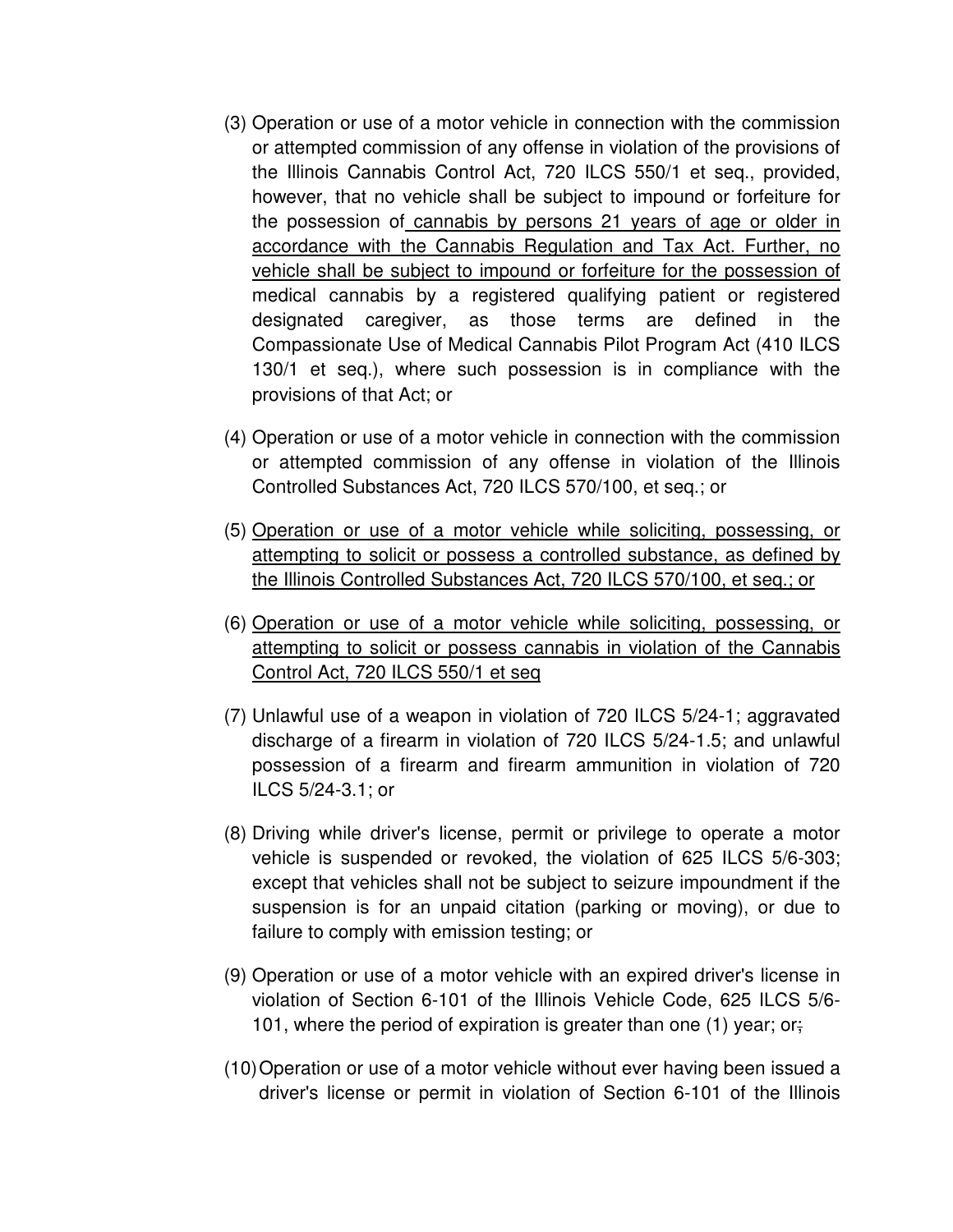Vehicle Code, 625 ILCS 5/6-101, or operating a motor vehicle without ever having been issued a driver's license or permit due to a person's age; or

- (11) Fleeing and eluding in violation of 625 ILCS 5/11-204 or 625 ILCS 5/11-204.1 or a similar provision of the Fon du Lac Park District Code; or
- (12) Operation or use of a motor vehicle in connection with leaving the scene of an accident involving personal injury or property damage in violation of 625 ILCS 5/11-401, 625 ILCS 5/11-402 or 625 ILCS 5/11- 403 or any similar provisions of the Fon du Lac Park District Code.
- (11) Operation or use of a motor vehicle by a person against whom a warrant has been issued by a Circuit Clerk in Illinois for failing to answer charges that the driver violated the offenses of: driving while license is revoked or suspended, 625 ILCS 5/6-303; operating a motor vehicle without a valid driver's license, 625 ILCS 5/6-101; and/or driving under the influence of alcohol, other drugs, intoxicating compound(s), or a combination thereof, 625 ILCS 5/11-501; or
- (12) Operation or use of a motor vehicle in connection with the commission or attempted commission of any other misdemeanor or felony offense in violation of the Criminal Code of 2012, 720 ILCS 5/1—1, et seq. defined under Chapter 720 of the Illinois Compiled Statutes (ILCS); or
- (13) Operation or use of a motor vehicle in violation of Section 11-503 of the Illinois Vehicle Code, 625 ILCS 5/11-503:
	- i. While the vehicle is part of a funeral procession; or
	- ii. In a manner that interferes with a funeral procession.
- (C) General Regulations.
	- (1) This chapter shall not replace or otherwise abrogate any existing state or federal laws or Park District Ordinances.
	- (2) The owner shall be subject to all fees set forth in this chapter in addition to any penalties that may be assessed by a court of law for the underlying violations.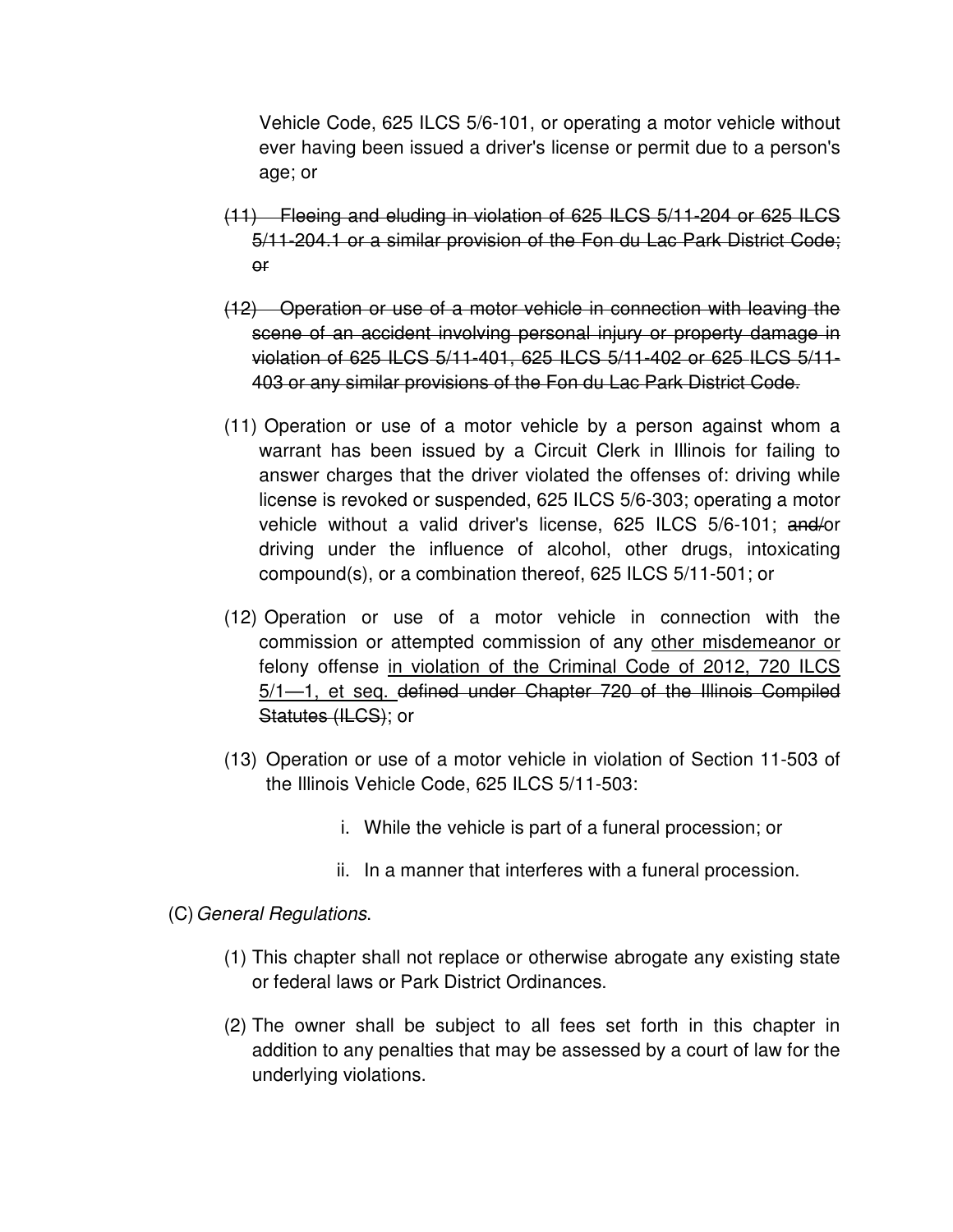- (3) This chapter shall not apply to a vehicle which was stolen at the time of impoundment so long as the theft was reported to appropriate police authorities within twenty-four (24) hours of its discovery.
- (4) Fees for towing and storage of a vehicle under this chapter shall be those approved by the chief of police and shall be uniform for all similarly situated vehicles.
- (5) Vehicles shall not be impounded where applicable law does not specifically provide for the forfeiture and towing of the vehicle and an authorized, lawful and unimpaired driver is available to promptly remove the vehicle from the location of an arrest.
- (D) Probable Cause and Notice. Whenever a police officer has probable cause to believe that a vehicle is subject to tow and impoundment pursuant to this chapter, the officer shall provide for the towing of the vehicle by a wrecker licensed as authorized by the Fon du Lac Park District Code. Prior to towing, the officer shall notify any person identifying himself as the owner of the vehicle or any person who is found to be in control of the vehicle at the time of the alleged violation and who is physically present at the scene of the alleged violation that the vehicle will be towed and impounded. The officer shall inform any present owner and/or person in control of the vehicle of that person's right to request a hearing to be conducted under subsection (E) of this Section. An owner may secure release of an impounded vehicle pending completion of the hearings provided for in subsection (E) of this Section by posting a bond of cash, money order, certified check, or approved credit card payment service with the police department in the amount of five hundred dollars (\$500.00) and accrued towing and storage charges. The police department shall hold the cash bond, and accrued towing and storage charges in escrow until such time as a request for hearing would be untimely, or if a hearing has been timely requested, until the hearing is completed in conformance with subsection (E) of this chapter. Section.
- (E) Hearing. Within forty-eight (48) hours after a vehicle is towed and  $\rightarrow$ impounded pursuant to this chapter, a representative of the Fon du Lac Park District Police shall provide a written notice to the owner of record of such vehicle either by personal delivery or by certified mail, return receipt requested at the address of the owner as it appears in the records of the Secretary of State. Delivery of the notice to one (1) joint owner of the vehicle shall constitute notice to all joint owners of the vehicle. The notice shall advise the owner of his or her right to request a hearing before a hearing officer to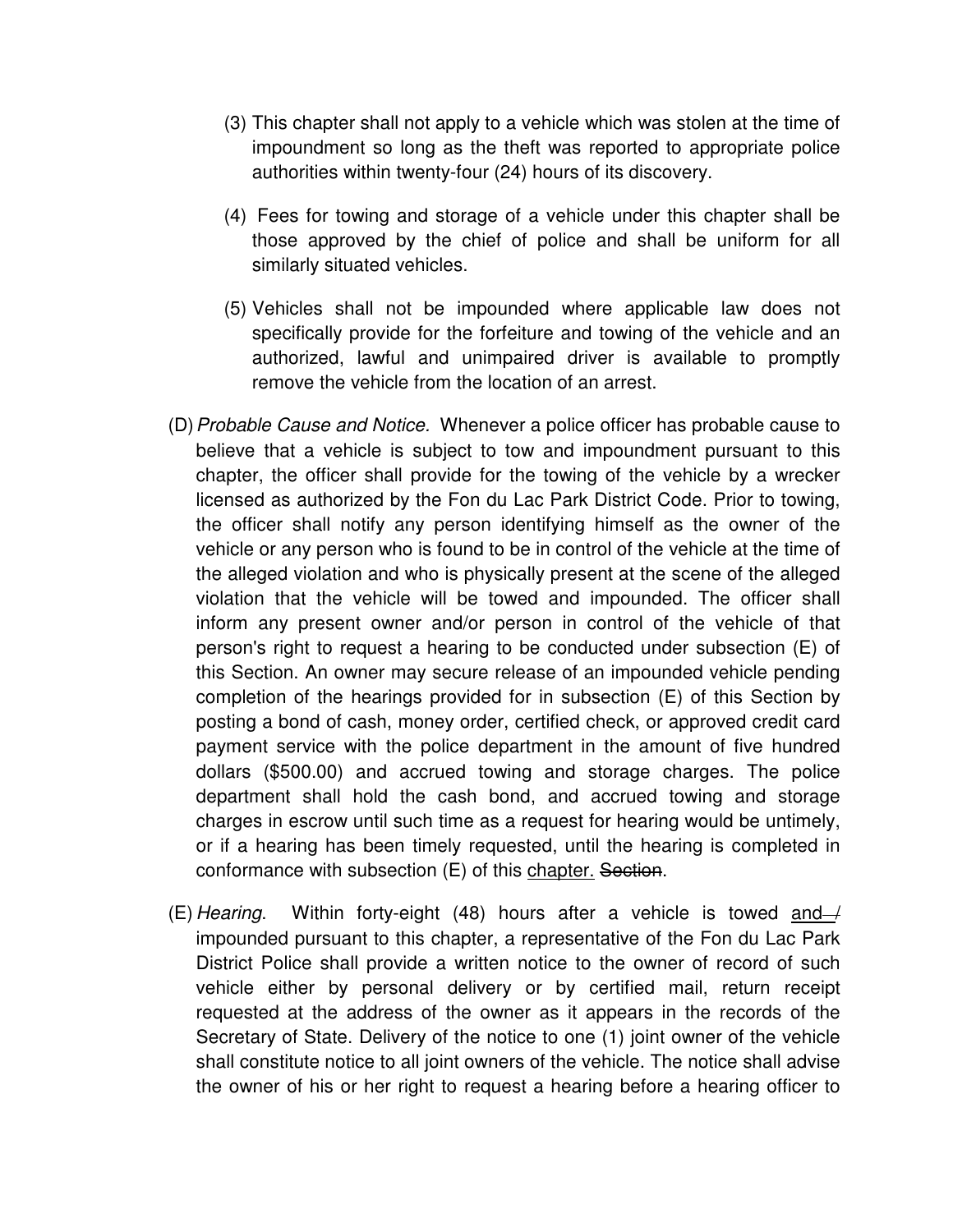determine whether the subject vehicle is eligible for impoundment pursuant to this section. The notice shall state the penalties that may be imposed if no hearing is requested, including that a vehicle that is not released by payment of the penalty and fees may be sold or disposed of by the Fon du Lac Park District in accordance with applicable law. The owner of record seeking a hearing must file a written request for a hearing with the Fon du Lac Park District Police Department no later than fifteen (15) days after the notice was personally delivered or mailed via certified mail. The hearing shall be conducted by a hearing officer appointed by the Park Board President in compliance with 625 ILCS 5/11-208.7(g). The hearing shall be scheduled and held, unless continued by order of the hearing officer, no later than forty-five (45) days after the request for a hearing has been filed. Not less than ten (10) days prior to the hearing, the hearing officer will notify the owner of record, by mail, of the date, time and location of the hearing. All interested persons shall be given an opportunity to be heard at the reconvened hearing. At any time prior to the hearing, the hearing officer may, at the request of the Fon du Lac Park District or the owner, direct witnesses to appear and give testimony at the hearing. The formal rules of evidence will not apply during the hearing, but hearsay evidence shall be admissible only if it is of the type commonly relied upon by reasonably prudent persons in the conduct of their affairs. If, after considering evidence received during the hearing, the hearing officer determines by a preponderance of the evidence that the vehicle was used in connection with the commission of an offense set forth in subsection (B) of this Section, the hearing officer shall enter an order finding the owner of the vehicle civilly liable to the eity Park District of an administrative fee and processing fee costs in the amount of five hundred dollars (\$500.00). If bond has been posted in accordance with subsection G of this Section, all sums due the Fon du Lac Park District and the tow operator for towing and impoundment fees shall be distributed to the Fon du Lac Park District and tow operator as the case may be. If the hearing officer enters an order finding the owner of record liable to the Fon du Lac Park District for the administrative fee, any vehicle still impounded shall continue to be impounded until the owner pays the administrative fee to the Fon du Lac Park District plus all applicable towing and storage charges to the tow operator or until disposal of the vehicle pursuant to subsection (G) of this Section. If the hearing officer finds by a preponderance of the evidence that the vehicle was not used in connection with the commission of an offense set forth in subsection (B) of this subsection, the hearing officer shall order the immediate return of the owner's vehicle and of any cash bond and may order a return of towing and impoundment fees.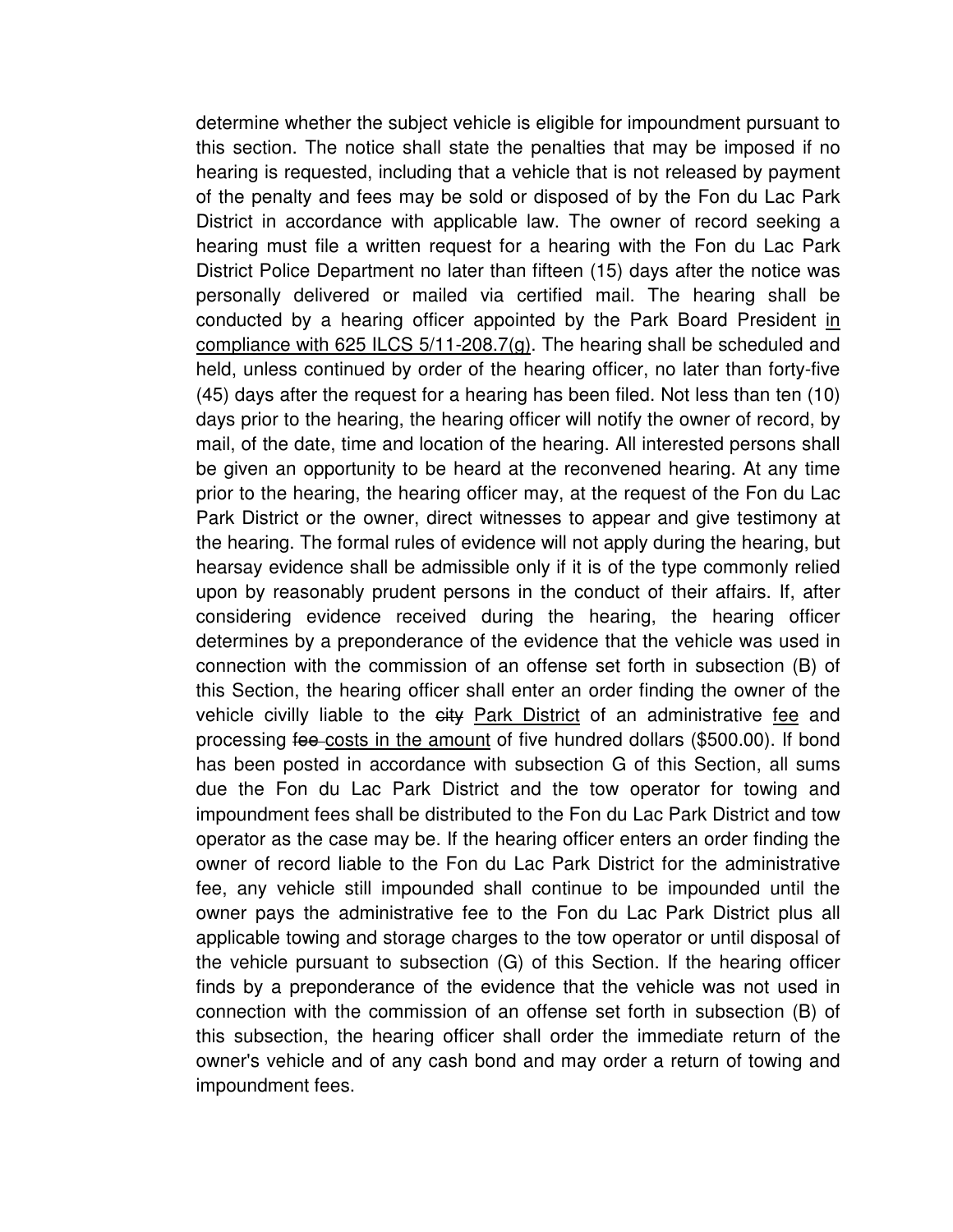- (F) Administrative Review. A final order entered by a hearing officer under section ? subsection E of this chapter section is subject to review under the Administrative Review Act found at 735 ILCS 5/3-101 et seq.
- (G) Administrative Fee; Disposal of Vehicles. The administrative fee as imposed pursuant to this chapter shall constitute a debt due and owing the Fon du Lac Park District. The debt may be satisfied by the bond posted pursuant to this chapter or where no bond is posted by cash, money order, certified check or approved credit card payment service. If the administrative penalty and applicable towing and impoundment fees are not paid within thirty (30) days after the expiration of time for administrative review of the hearing officer's determination or within thirty (30) days after an action seeking administrative review has been resolved and in favor of the Fon du Lac Park District, whichever is applicable, the vehicle shall be deemed unclaimed and shall be disposed of in the manner provided for the disposition of unclaimed vehicles under the Illinois Vehicle Code.
- (H) Vehicle Possession. Except as otherwise provided by law, no owner, lien holder or other person shall be legally entitled to take possession of a vehicle impounded under this chapter until the bond and towing and impoundment fees are paid or the administrative penalty fees and fees processing costs applicable under this chapter have been paid. Whenever a person with a lien of record against an impounded vehicle has commenced proceedings to repossess the vehicle, possession of the vehicle shall be given to that person if she or he agrees in writing to pay to the Fon du Lac Park District from proceeds of the sale of the vehicle the administrative fee, plus applicable towing and storage charges.

 **Section 2**. This ordinance is in addition to all other ordinances on the subject and shall be construed therewith excepting as that part in direct conflict with any other ordinance and, in the event of such conflict, the provisions hereof shall govern.

**Section 3**. This Ordinance is hereby ordered to be published in pamphlet form by the Secretary of the Board of Park Commissioners and said Secretary is ordered to keep at least three (3) copies hereof available for public inspection in the future.

**Section 4**. This Ordinance shall be in full force and effect as of January 1, 2020, pursuant to passage and approval in the manner provided by law.

## **PASSED BY THE BOARD OF COMMISSIONERS OF THE FON DU LAC PARK DISTRICT, TAZEWELL COUNTY, ILLINOIS, IN REGULAR AND PUBLIC SESSION THIS \_\_\_\_\_\_\_\_\_ DAY OF \_\_\_\_\_\_\_\_\_\_\_\_\_\_\_\_\_\_\_\_\_\_\_, 2019.**